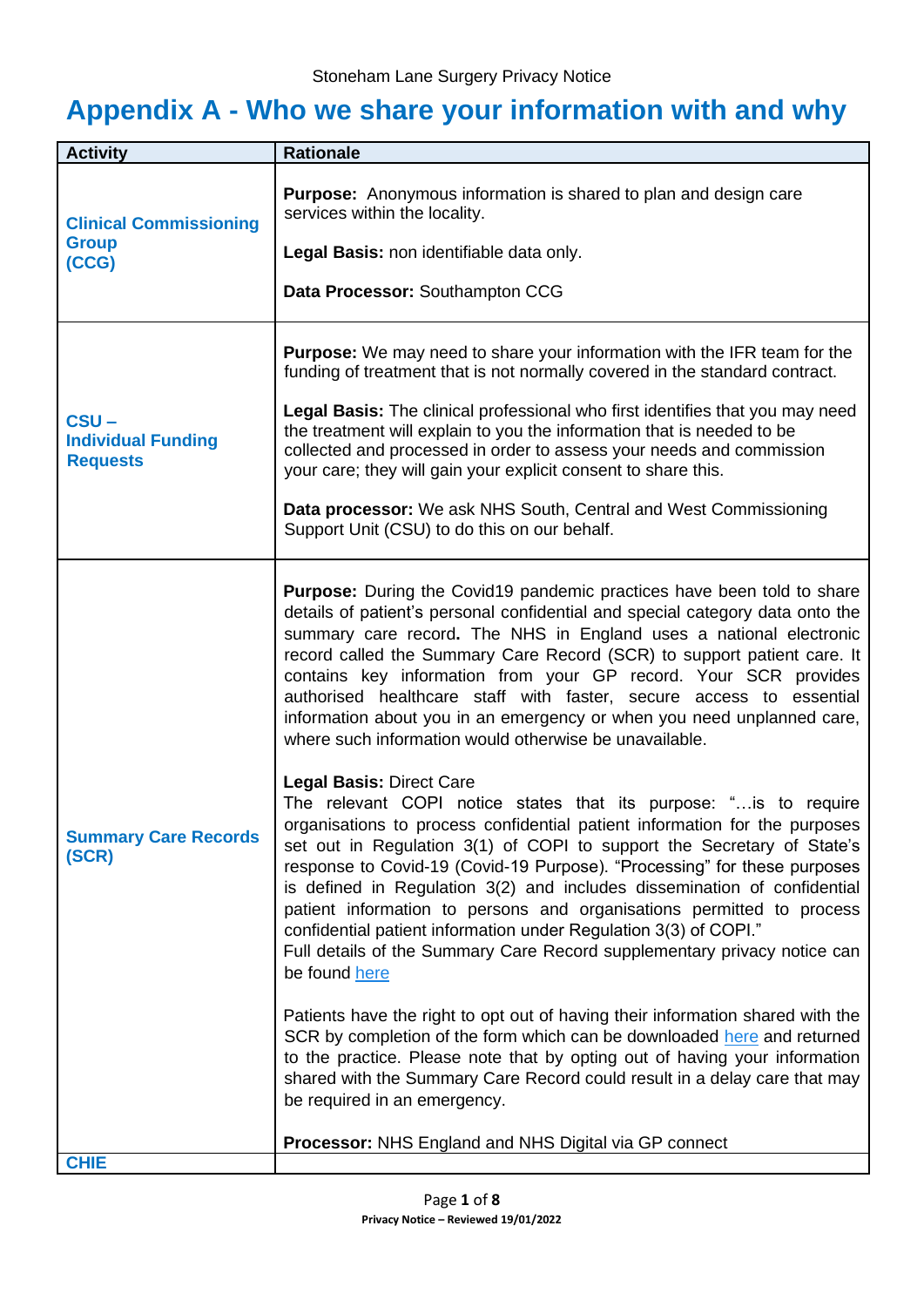|                                                                                                                                                                                                                                                                          | Purpose: To provide Healthcare Professionals with complete, accurate and<br>up to date information. This information comes from a variety of sources<br>including GP practices, community providers, acute hospitals and social<br>care providers. CHIE is used by GP out of hours, acute hospital doctors,<br>ambulance service, GPs and others on caring for patients - you may opt out<br>of having your information shared on this system.<br>Legal Basis: This service is for your direct care and in an emergency.<br>Data Processor: NHS SCW.                                                                                                                                                                                                                                                                                                                                                                                                                                                                                                                                                                                                                                                                                                                                           |
|--------------------------------------------------------------------------------------------------------------------------------------------------------------------------------------------------------------------------------------------------------------------------|------------------------------------------------------------------------------------------------------------------------------------------------------------------------------------------------------------------------------------------------------------------------------------------------------------------------------------------------------------------------------------------------------------------------------------------------------------------------------------------------------------------------------------------------------------------------------------------------------------------------------------------------------------------------------------------------------------------------------------------------------------------------------------------------------------------------------------------------------------------------------------------------------------------------------------------------------------------------------------------------------------------------------------------------------------------------------------------------------------------------------------------------------------------------------------------------------------------------------------------------------------------------------------------------|
| <b>Community Staff:</b><br><b>Complex Care Team</b><br><b>Home Visiting Service</b><br><b>District Nurses</b><br><b>Community Matrons</b><br><b>Leg Ulcer Service</b><br><b>Heart Failure Service</b><br><b>Multi-Disciplinary Team</b><br><b>Palliative Care Nurses</b> | Purpose: We will enable the Community Nursing Team to have access to<br>your medical record to allow you to receive care from the community nurses<br>for the services listed.<br>Legal Basis: These services are for your direct care and is fully consented,<br>permission to share your medical record will be gained prior to an<br>appointment being made in the service                                                                                                                                                                                                                                                                                                                                                                                                                                                                                                                                                                                                                                                                                                                                                                                                                                                                                                                  |
| <b>Midwives</b><br><b>Health Visitor</b><br><b>Diabetes Team</b>                                                                                                                                                                                                         | Data Processor: Your registered surgery will continue to be responsible for<br>your full medical record                                                                                                                                                                                                                                                                                                                                                                                                                                                                                                                                                                                                                                                                                                                                                                                                                                                                                                                                                                                                                                                                                                                                                                                        |
| <b>Care Quality</b><br><b>Commission</b>                                                                                                                                                                                                                                 | CQC has powers under the Health and Social Care Act 2008 to access and<br>use information where they consider it is necessary to carry out their<br>functions as a regulator.<br>CQC relies on its legal powers to access information rather than consent,<br>therefore may use its powers to access records even in cases where<br>objections have been raised.<br>CQC Privacy Notice is <b>available on the CQC website</b>                                                                                                                                                                                                                                                                                                                                                                                                                                                                                                                                                                                                                                                                                                                                                                                                                                                                  |
| <b>CHIA</b>                                                                                                                                                                                                                                                              | <b>Purpose:</b> Is a database used for analysing trends in population health in<br>order to identify better ways of treating patients. CHIA is a physically<br>separate database, which receives some data from CHIE. Prior to this<br>transfer from CHIE to CHIA patient identifiers are removed from the data.<br>This includes names, initials, addresses, dates of birth and postcodes. NHS<br>numbers are encrypted in the extract and cannot be read. This process is<br>called 'pseudonymisation'. This subset of data does not include information<br>typed in by hand, so there is no possibility of it containing references to<br>family members or other people. It contains only coded entries for things<br>like allergies and prescribed drugs.<br>It is not possible to identify any patient by looking at the 'pseudonymised'<br>data on the CHIA database. People who have access to CHIA do not have<br>access to CHIE. Data in CHIA is used to plan how health and care<br>services will be delivered in future, based on what types of diseases are<br>being recorded and how many are being referred to hospital etc. Data is<br>also used to help research into new treatments for diseases.<br>Legal Basis: You can opt out of this service<br>Data Processor: NHS SCW |
| <b>General Practice</b>                                                                                                                                                                                                                                                  |                                                                                                                                                                                                                                                                                                                                                                                                                                                                                                                                                                                                                                                                                                                                                                                                                                                                                                                                                                                                                                                                                                                                                                                                                                                                                                |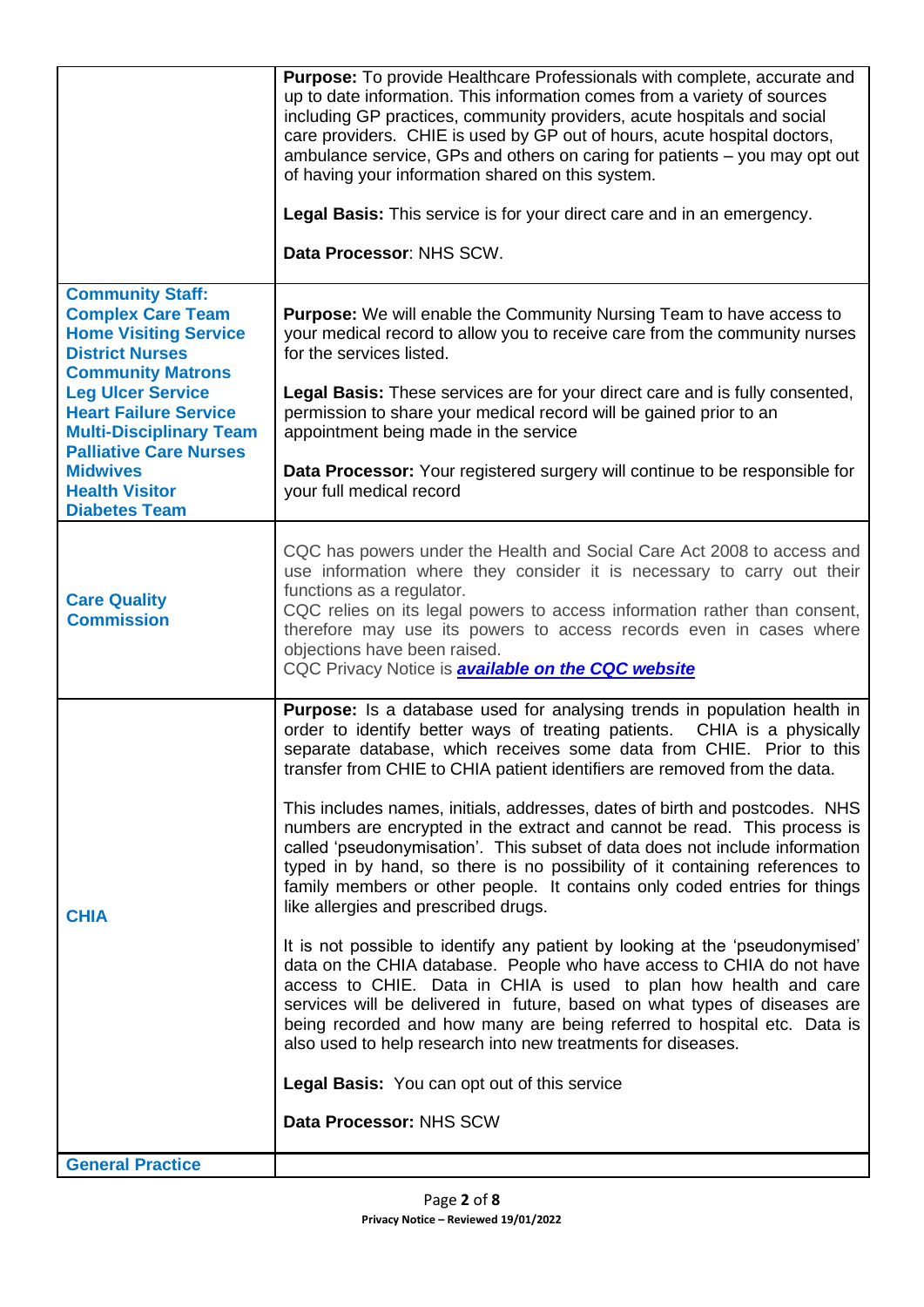| <b>Extraction Service</b><br>(GPES)<br><b>Covid-19 Planning and</b><br><b>Research data</b> | Purpose: Personal confidential and Special Category data will be extracted<br>at source from GP systems for the use of planning and research for the<br>Covid-19 pandemic emergency period. Requests for data will be required<br>from NHS Digital via their secure NHSX SPOC Covid-19 request process.                                                                                                                                                                                                                                                                                                                                                                                                                                                                                                                                                                                  |
|---------------------------------------------------------------------------------------------|------------------------------------------------------------------------------------------------------------------------------------------------------------------------------------------------------------------------------------------------------------------------------------------------------------------------------------------------------------------------------------------------------------------------------------------------------------------------------------------------------------------------------------------------------------------------------------------------------------------------------------------------------------------------------------------------------------------------------------------------------------------------------------------------------------------------------------------------------------------------------------------|
| <b>UNTIL 31st MARCH 2022</b>                                                                | Legal Basis: NHS Digital has been directed by the Secretary of State under<br>section 254 of the 2012 Act under the COVID-19 Direction to establish and<br>operate a system for the collection and analysis of the information specified<br>for this service: GPES Data for Pandemic Planning and Research (COVID-<br>19). The original notice and subsequent notices can ve found here:<br>https://digital.nhs.uk/coronavirus/coronavirus-covid-19-response-information-<br>governance-hub/control-of-patient-information-copi-notice<br>Patients who have expressed an opt out preference via Type 1 objections<br>with their GP surgery not to have their data extracted for anything other than<br>their direct care will not be party to this data extraction.<br><b>Processor: NHS Digital</b>                                                                                     |
| <b>General Practice Data</b><br>for Planning and<br><b>Research (GPDPR)</b>                 | <b>Purpose:</b> Patients personal confidential data will be extracted and shared<br>with NHS Digital in order to support vital health and care planning and<br>research. Further information can be found here<br>Patients may opt out of having their information shared for Planning or<br>Research by applying a National Data Opt Out or a Type 1 Opt Out. Details<br>of how to Opt Out can be found on our Privacy Notice. For the National<br>Data Opt Out patients are required to register their preference below.<br>https://www.nhs.uk/your-nhs-data-matters/<br>For Type 1 Opt Out they can complete the form and return it to their<br>registered practice for action by the 23 <sup>rd</sup> June 2021. https://nhs-<br>prod.global.ssl.fastly.net/binaries/content/assets/website-assets/data-and-<br>information/data-collections/general-practice-data-for-planning-and- |
|                                                                                             | research/type-1-opt-out-form.docx<br>Legal Basis: The legal basis for this activity can be found at this link:<br><b>General Practice Data for Planning and Research: NHS Digital</b><br><b>Transparency Notice - NHS Digital</b><br><b>Processor: NHS Digital</b>                                                                                                                                                                                                                                                                                                                                                                                                                                                                                                                                                                                                                       |
| <b>Other GP practices</b>                                                                   | <b>Purpose:</b> We will enable other GPs and staff in other GP practices to have<br>access to your medical record to allow you to receive acute medical care<br>within that service.<br>Legal Basis: This service is for your direct care and is fully consented,<br>permission to share your medical record will be gained prior to an<br>appointment being made in the service and again once you are in the<br>consultation.                                                                                                                                                                                                                                                                                                                                                                                                                                                          |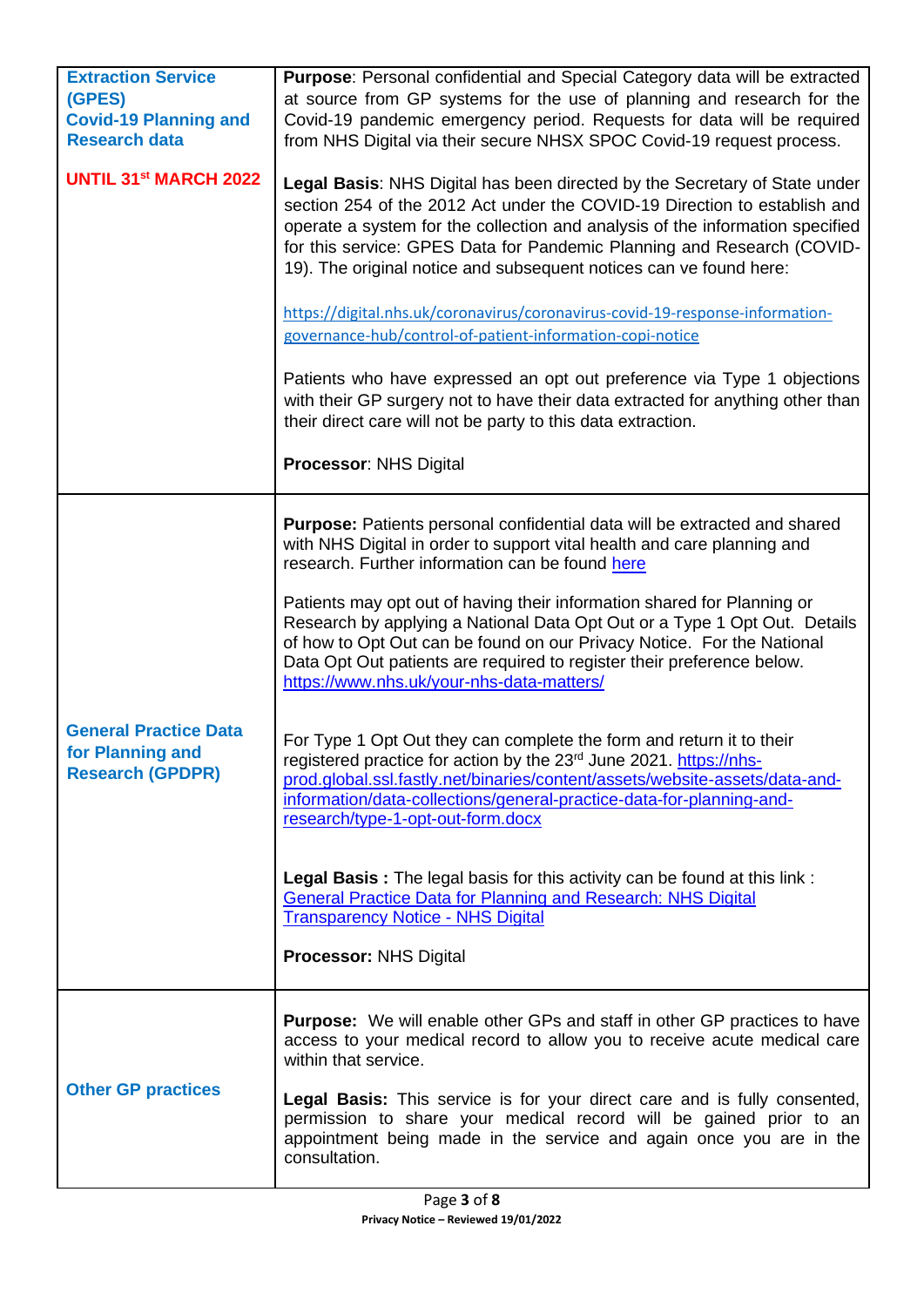|                                                                                                                         | Data Processor: Your registered surgery will continue to be responsible for<br>your full medical record.                                                                                                                                                                                                                                                                                                                                                                                                                                                                                                                                                                                                                                                                                                                                                                                                                                                                                                                                                                                                                                                                                                                                                                                                                                                                                                                                                                                                                                             |
|-------------------------------------------------------------------------------------------------------------------------|------------------------------------------------------------------------------------------------------------------------------------------------------------------------------------------------------------------------------------------------------------------------------------------------------------------------------------------------------------------------------------------------------------------------------------------------------------------------------------------------------------------------------------------------------------------------------------------------------------------------------------------------------------------------------------------------------------------------------------------------------------------------------------------------------------------------------------------------------------------------------------------------------------------------------------------------------------------------------------------------------------------------------------------------------------------------------------------------------------------------------------------------------------------------------------------------------------------------------------------------------------------------------------------------------------------------------------------------------------------------------------------------------------------------------------------------------------------------------------------------------------------------------------------------------|
| <b>Pharmacists from the</b><br><b>CCG</b>                                                                               | <b>Purpose:</b> To provide monitoring and advice in line with the national directive<br>for prescribing. Anonymous data is collected by the CCG.<br>Legal Basis: Direct care.<br>Data Processor: Southampton CCG                                                                                                                                                                                                                                                                                                                                                                                                                                                                                                                                                                                                                                                                                                                                                                                                                                                                                                                                                                                                                                                                                                                                                                                                                                                                                                                                     |
| <b>MASH - Multi Agency</b><br><b>Safeguarding Board -</b><br><b>Safeguarding Children</b><br><b>Safeguarding Adults</b> | <b>Purpose:</b> We share information with health and social care authorities for<br>safeguarding issues.<br>Legal Basis: Because of public Interest issues, e.g. to protect the safety<br>and welfare of Safeguarding we will rely on a statutory basis rather than<br>consent to share information for this use.<br>Data Processor: Multi Agency Safeguarding Authorities.                                                                                                                                                                                                                                                                                                                                                                                                                                                                                                                                                                                                                                                                                                                                                                                                                                                                                                                                                                                                                                                                                                                                                                          |
| <b>National Registries</b>                                                                                              | National Registries (such as the Learning Disabilities Register) have<br>statutory permission under Section 251 of the NHS Act 2006, to collect and<br>hold service user identifiable information without the need to seek informed<br>consent from each individual service user.                                                                                                                                                                                                                                                                                                                                                                                                                                                                                                                                                                                                                                                                                                                                                                                                                                                                                                                                                                                                                                                                                                                                                                                                                                                                    |
| <b>Risk Stratification</b>                                                                                              | <b>Purpose:</b> Risk stratification is a process for identifying and managing<br>patients who are at high risk of emergency hospital admission.<br>Risk stratification tools use various combinations of historic information<br>about patients, for example, age, gender, diagnoses and patterns of hospital<br>attendance and admission and primary care data collected from GP practice<br>record systems.<br>GPs will be able to identify which of their patients are at risk in order to offer<br>a preventative service to them.<br>Legal Basis: Risk stratification has been approved by the Secretary of<br>State, through the Confidentiality Advisory Group of the Health Research<br>Authority<br>NHS England encourages GPs to use risk stratification tools as part of their<br>local strategies for supporting patients with long-term conditions and to help<br>and prevent avoidable hospital admissions and to promote quality<br>improvement in GP practices.<br>Data Processors: NHS South, Central and West Commissioning Support<br>Unit (CSU) to assist us with providing Risk Stratification tools.<br>Data Processing activities for Risk Stratification: The GP practice<br>instructs its GP IT system supplier to provide primary care data identifiable<br>by your NHS Number.<br>Opting Out: If you do not wish information about you to be included in our<br>risk stratification programme, please contact the GP Practice. They can add<br>a code to your records that will stop your information from being used for |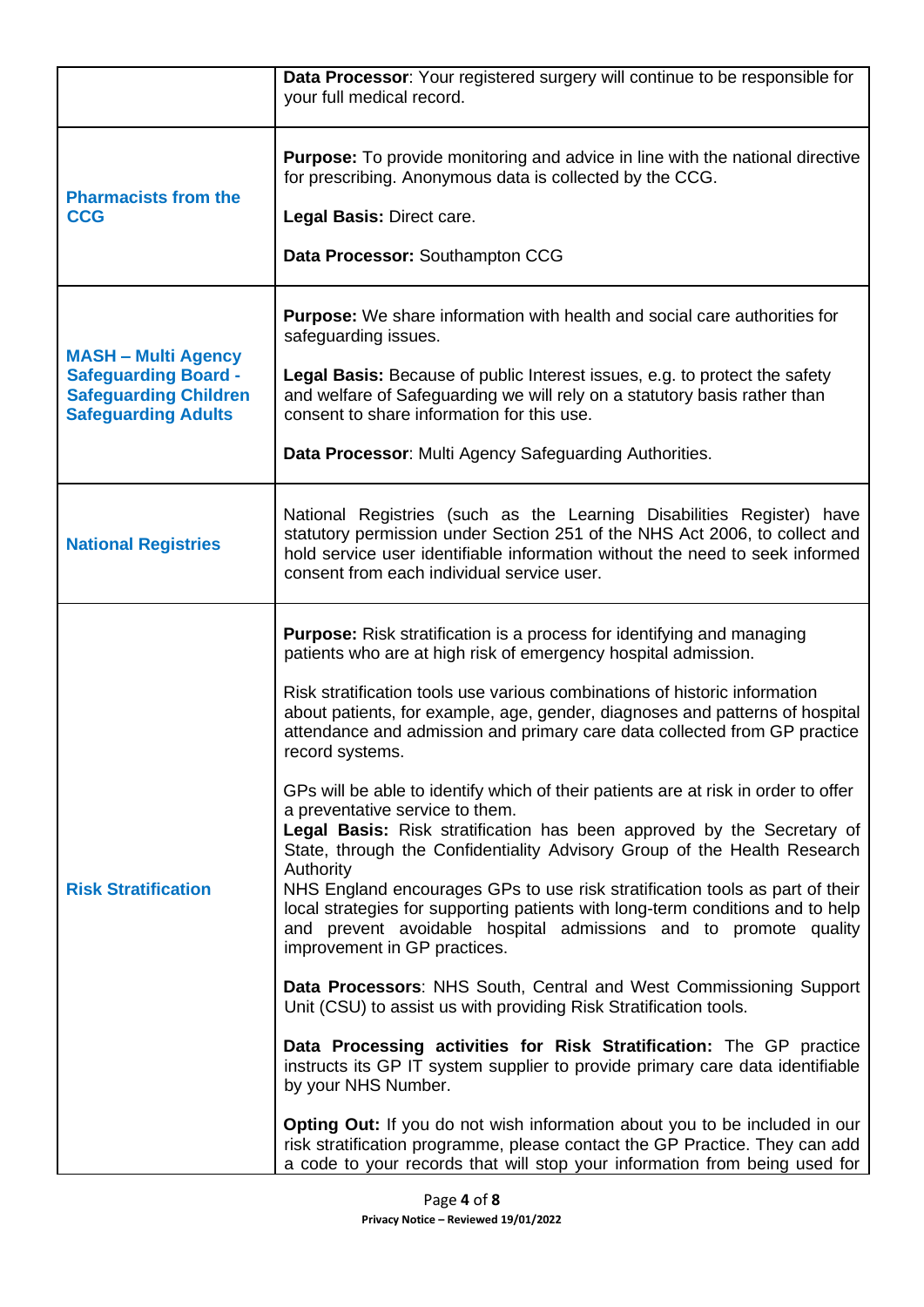|                                                                        | this purpose. Further information about risk stratification is available<br>from:https://www.england.nhs.uk/ourwork/tsd/ig/risk-stratification/                                                                                                                                                                                                                                                                                                                                      |
|------------------------------------------------------------------------|--------------------------------------------------------------------------------------------------------------------------------------------------------------------------------------------------------------------------------------------------------------------------------------------------------------------------------------------------------------------------------------------------------------------------------------------------------------------------------------|
| <b>Quality monitoring,</b><br>concerns and serious<br><b>incidents</b> | <b>Purpose:</b> We need to ensure that the health services you receive are safe,<br>effective and of excellent quality. Sometimes concerns are raised about the<br>care provided or an incident has happened that we need to investigate. You<br>may not have made a complaint to us directly but the health care<br>professional looking after you may decide that we need to know in order to<br>help make improvements.                                                           |
|                                                                        | <b>Legal Basis:</b> The health care professional raising the concern or reporting<br>the incident should make every attempt to talk to you about this and gain<br>your consent to share information about you with us. Sometimes they can<br>do this without telling us who you are. We have a statutory duty under the<br>Health and Social Care Act 2012, Part 1, Section 26, in securing continuous<br>improvement in the quality of services provided.                           |
|                                                                        | <b>Data Processor:</b> We share your information with health care professionals<br>hat may include details of the care you have received and any concerns<br>about that care. In order to look into these concerns we may need to talk to<br>other organisations such as Fareham & Gosport and SE Hants CCG as well<br>as other Public bodies and Government agencies such as NHS<br>Improvement, the Care Quality Commission, NHS England as well as the<br>providers of your care. |

| <b>Commissioning,</b><br>planning, contract<br>monitoring and<br>evaluation | Purpose: We share aggregated, anonymous, patient data about services<br>we have provided.                                                                                                                                                                         |
|-----------------------------------------------------------------------------|-------------------------------------------------------------------------------------------------------------------------------------------------------------------------------------------------------------------------------------------------------------------|
|                                                                             | Legal Basis: Our legal basis for collecting and processing information for<br>this purpose is statutory.  We set our reporting requirements as part of our<br>contracts with NHS service providers and do not ask them to give us<br>identifiable data about you. |
|                                                                             | If patient level data was required for clarity and extensive evaluation of a<br>service, consent will be gained for the surgery to share this information.                                                                                                        |
|                                                                             | <b>Data Processor:</b> Various organisations, CCG, third party organisations<br>commissioned by the NHS to perform actuarial services, NHS England                                                                                                                |
|                                                                             | eConsult: Anonymised aggregated numbers of contacts are shared for the<br>online consultation tool.                                                                                                                                                               |
| <b>Surveys &amp; asking for</b><br>your feedback                            | Sometimes we may offer you the opportunity to take part in a survey, that<br>the practice is running or the Friends & Family Feedback. We will not<br>generally ask you to give us any personal confidential information as part of<br>any survey.                |
|                                                                             | Legal Basis: You are under no obligation to take part and where you do,<br>we consider your participation as consent to hold and use the responses<br>you give us.                                                                                                |
|                                                                             | Data Processor: Survey Monkey, We love surveys,<br>Fourteen Fish (for friends & Family Feedback)                                                                                                                                                                  |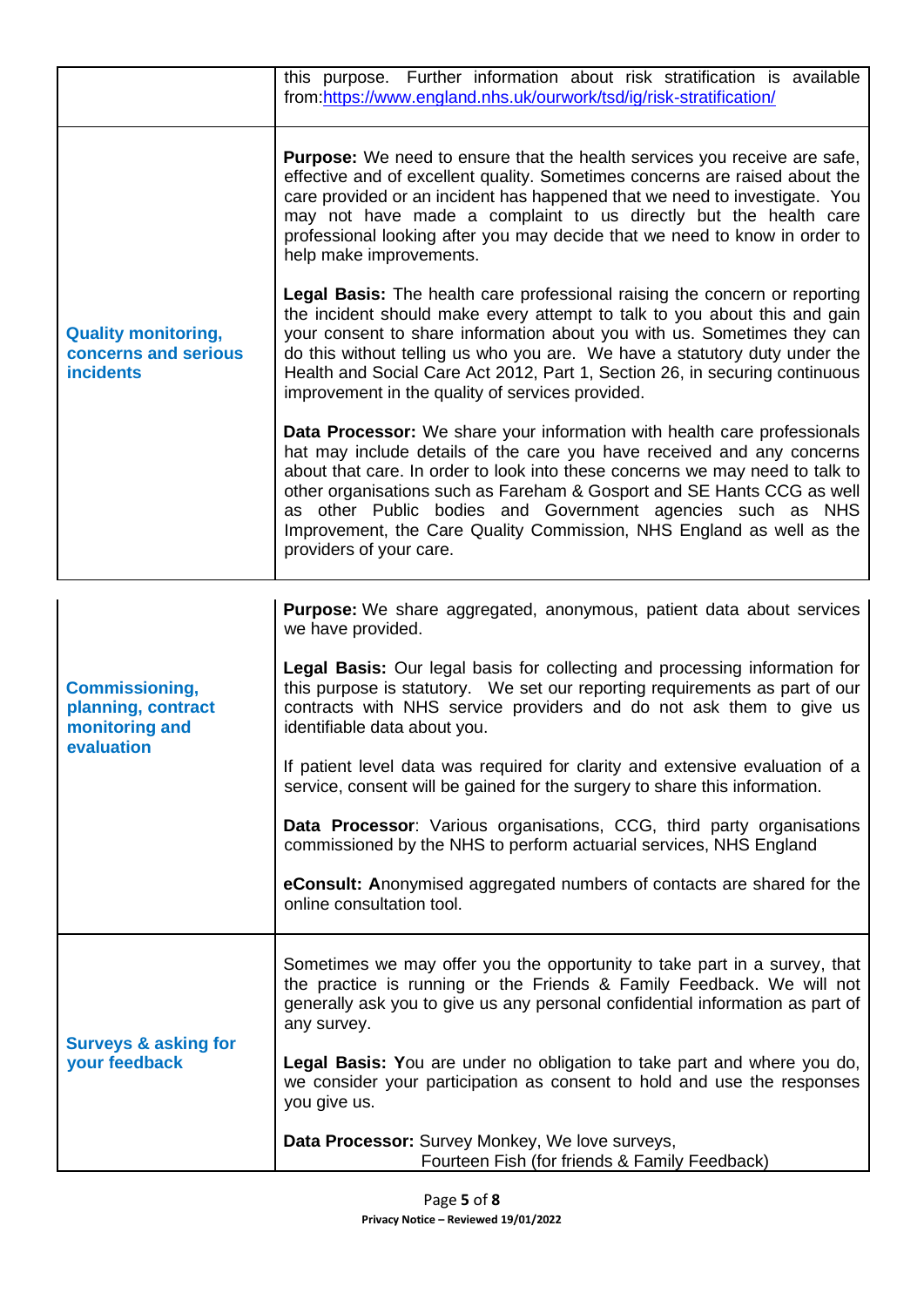| <b>Research</b>                               | <b>Purpose:</b> To support research oriented proposals and activities in our<br>commissioning system                                                                                                                                                                                                                                                                                                                                                                                                                                                                                                     |
|-----------------------------------------------|----------------------------------------------------------------------------------------------------------------------------------------------------------------------------------------------------------------------------------------------------------------------------------------------------------------------------------------------------------------------------------------------------------------------------------------------------------------------------------------------------------------------------------------------------------------------------------------------------------|
|                                               | Legal Basis: Your consent will be obtained by the organisation holding your<br>records before identifiable information about you is disclosed for any<br>research.                                                                                                                                                                                                                                                                                                                                                                                                                                       |
|                                               | If this is not possible then the organisation wishing to use your information<br>will need to seek formal approval from The Independent Group Advising on<br>the Release of Data (IGARD) Digital NHS UK - IGARD                                                                                                                                                                                                                                                                                                                                                                                          |
|                                               | We may write to you offering you the opportunity to take part in research, for<br>which your consent will be sought in advance.                                                                                                                                                                                                                                                                                                                                                                                                                                                                          |
| <b>Screening</b>                              | <b>Purpose:</b> To support disease monitoring and health prevention for specific<br>patients                                                                                                                                                                                                                                                                                                                                                                                                                                                                                                             |
|                                               | Legal Basis: Your consent is sought either implicitly or explicitly. You are<br>invited to be screened either by the practice or the screening provider<br>directly. You can choose to consent or dissent at any point in the screening.                                                                                                                                                                                                                                                                                                                                                                 |
|                                               | <b>Purpose:</b> To support disease monitoring and health prevention for specific<br>patients                                                                                                                                                                                                                                                                                                                                                                                                                                                                                                             |
| <b>Hampshire</b><br><b>County Council</b>     | Legal Basis: Your consent is sought either implicitly or explicitly. You are<br>invited to be screened either by the practice or the screening provider<br>directly.                                                                                                                                                                                                                                                                                                                                                                                                                                     |
|                                               | You can choose to consent or dissent at any point in the screening.                                                                                                                                                                                                                                                                                                                                                                                                                                                                                                                                      |
| <b>Medication &amp;</b><br><b>Prescribing</b> | <b>Purpose:</b> Prescriptions containing personal identifiable and health data will<br>be shared with chemists/pharmacies, in order to provide patients with<br>essential medication or treatment as their health needs dictate. This process<br>is achieved either by face to face contact with the patient or electronically.<br>Where patients have specified a nominated pharmacy, they may wish their<br>repeat or acute prescriptions to be ordered and sent directly to the<br>pharmacy making a more efficient process. Arrangements can also be<br>made with the pharmacy to deliver medication |
|                                               | <b>Legal Basis:</b> Article $6(1)(e)$ ; "necessary in the exercise of official authority<br>vested in the controller' And Article 9(2)(h) as stated below                                                                                                                                                                                                                                                                                                                                                                                                                                                |
|                                               | Patients will be required to nominate a preferred pharmacy.                                                                                                                                                                                                                                                                                                                                                                                                                                                                                                                                              |
|                                               | Processor: Pharmacy of choice                                                                                                                                                                                                                                                                                                                                                                                                                                                                                                                                                                            |
| <b>MJOG</b>                                   | Purpose: A fully automated text and email messaging service designed<br>to allow a fast and easy stream of communication between the surgery<br>and patients. All communications are saved to the relevant patient's<br>medical record.                                                                                                                                                                                                                                                                                                                                                                  |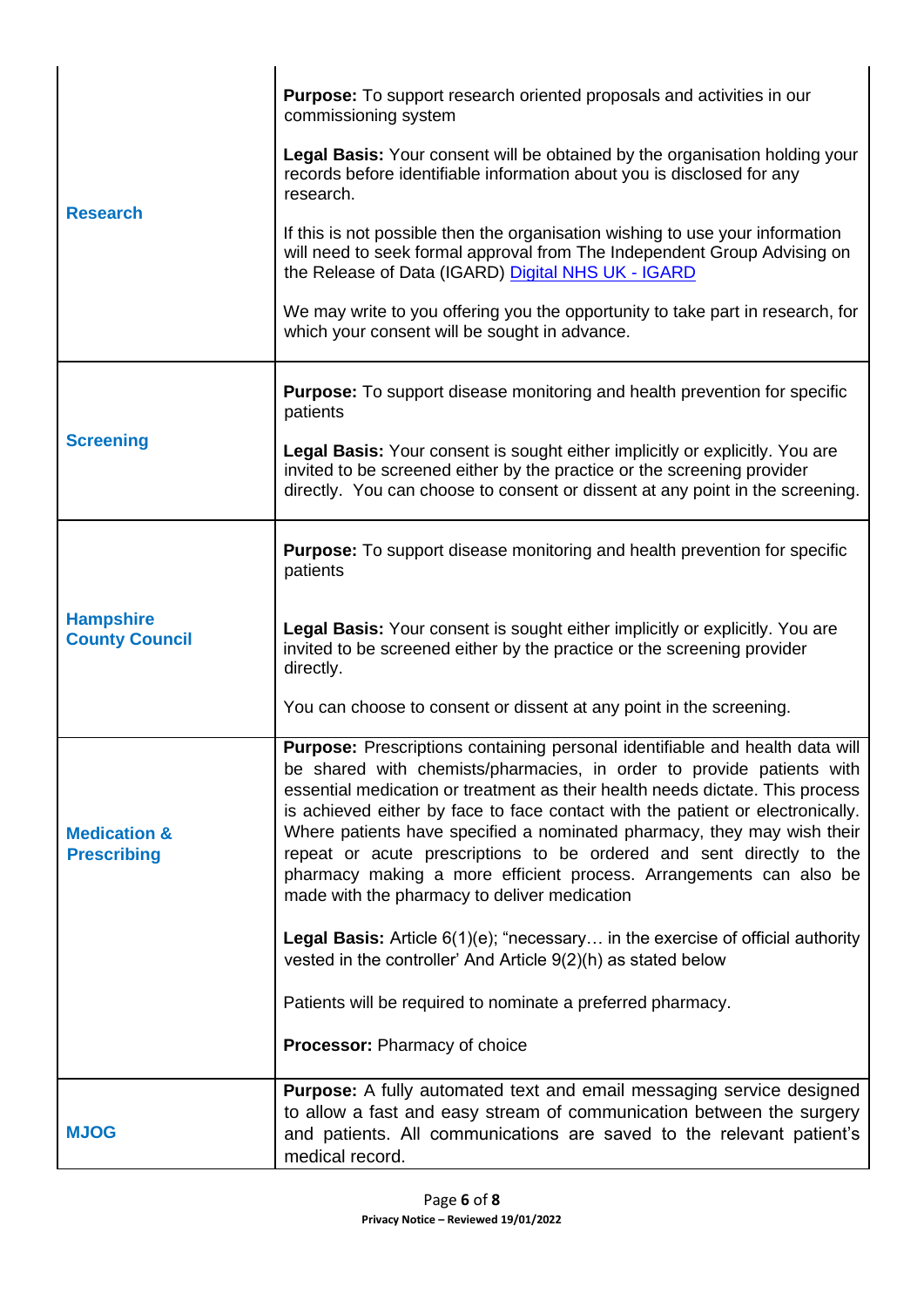|                                                                       | <b>Purpose:</b> We will be offering patients video consultations through AccuRX<br>as another way for Patients to consult with their GP. The video link is via<br>your mobile phone, through a secure encrypted link. Patients are sent an<br>SMS link to join the consultation.                                                                                                                                                                                                                                                                                                                                                                                                                                                      |
|-----------------------------------------------------------------------|---------------------------------------------------------------------------------------------------------------------------------------------------------------------------------------------------------------------------------------------------------------------------------------------------------------------------------------------------------------------------------------------------------------------------------------------------------------------------------------------------------------------------------------------------------------------------------------------------------------------------------------------------------------------------------------------------------------------------------------|
| <b>AccuRX video</b><br>consultations                                  | Legal Basis: You are under no obligation to take part and where you do,<br>we consider your participation as consent to hold and use the responses<br>you give us.                                                                                                                                                                                                                                                                                                                                                                                                                                                                                                                                                                    |
|                                                                       | Data Processor: AccruRx.<br>The SMS message will be stored on the patient's clinical record. A GP<br>may request a photo to support a patient's consultation. The photo will<br>be added to the patient's medical record and AccuRx stores the image<br>as part of the process of transferring the information to the practice. The<br>stored photos are on UK servers which are fully encrypted to NHS<br>standards, and are inaccessible by any AccuRx staff. They are<br>stored for the period of time recommended by the NHS Records<br>Management Code of Practice. Video consultations are not recorded<br>or stored by AccuRX or The Practice. GP's will record written notes<br>as they do with all other consultation types. |
|                                                                       | AccruRx create anonymous usage statistics, ensuring no personal<br>data remains (e.g. reporting at practice level or above). AccruRx<br>share these usage stats publicly and with certain third party<br>organisations.                                                                                                                                                                                                                                                                                                                                                                                                                                                                                                               |
| <b>Ardens Manager</b>                                                 | <b>Purpose:</b> The practice will use Ardens Manager, a cloud-based<br>analytics tool enabling GP Practices, PCNs, CCGs and other groups<br>to track, aggregate and benchmark data extracted from their clinical<br>systems.                                                                                                                                                                                                                                                                                                                                                                                                                                                                                                          |
|                                                                       | Data Processor: Ardens Manager                                                                                                                                                                                                                                                                                                                                                                                                                                                                                                                                                                                                                                                                                                        |
|                                                                       | <b>Legal Basis:</b> This data can then be applied to National or Local<br>Contracts to monitor progress on various dashboards in patient and<br>monetary context. Patient identifiable data is not used. Data is stored<br>on AWS servers in the UK. Ardens are registered with the ICO and<br>have ISO27001 and Cyber Essentials Plus                                                                                                                                                                                                                                                                                                                                                                                                |
| <b>ACR project</b><br><b>Healthy.io for</b><br>patients with diabetes | <b>Purpose:</b> The data is being processed for the purpose of delivery of a<br>programme, sponsored by NHS Digital, to monitor urine for indications of<br>chronic kidney disease (CKD) which is recommended to be undertaken<br>annually for patients at risk of chronic kidney disease e.g., patients living<br>with diabetes. The programme enables patients to test their kidney function<br>from home.                                                                                                                                                                                                                                                                                                                          |
|                                                                       | Data Processor: Healthy.io<br>We will share your contact details with Healthy.io to enable them to contact<br>you and confirm that you wish them to send you a test kit. This will help                                                                                                                                                                                                                                                                                                                                                                                                                                                                                                                                               |